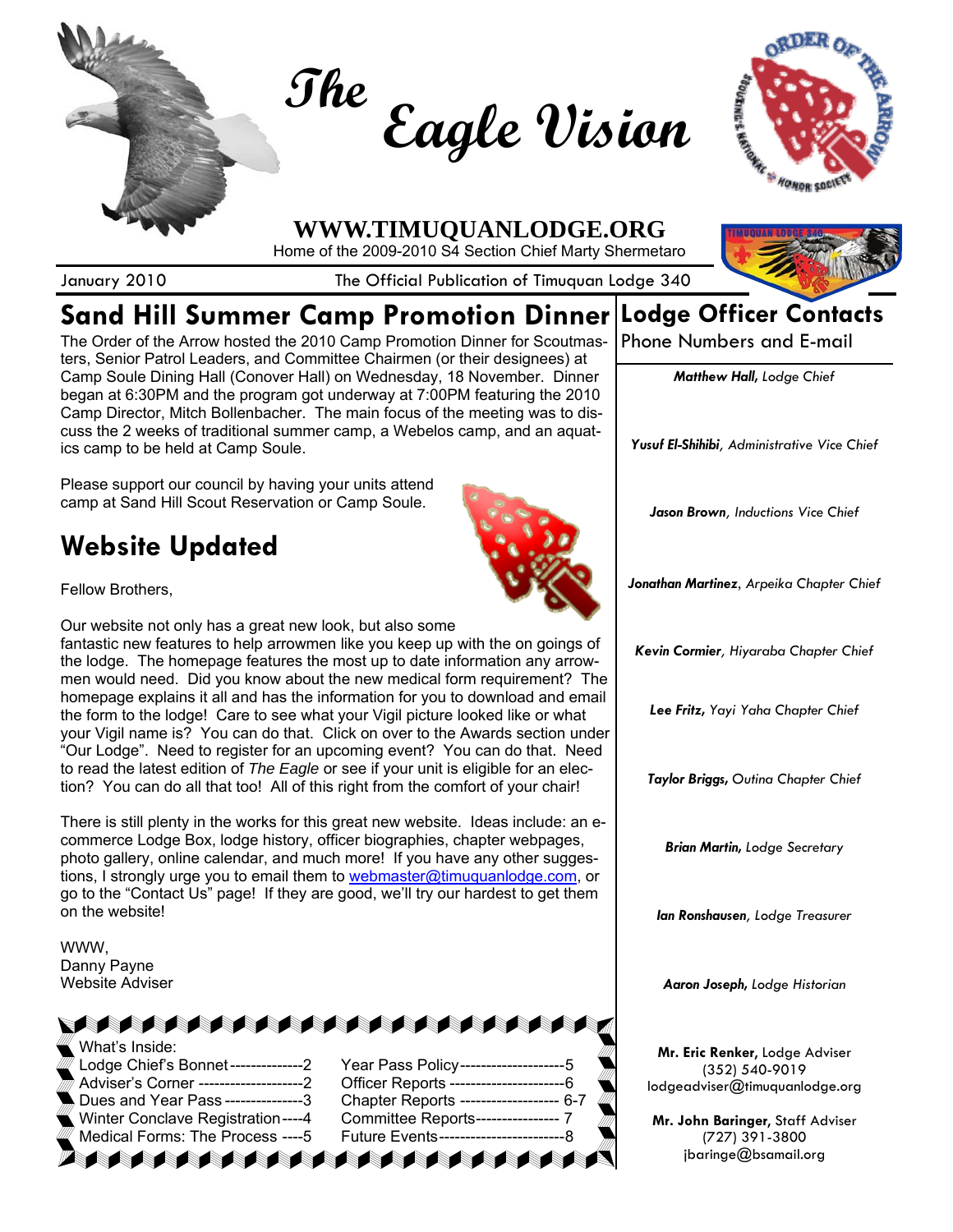## **Lodge Chief's Bonnet**

Matthew Hall, Lodge Chief

Fellow Brothers of the Wimachtendienk,

 I hope you are all doing great. It's truly amazing to me that we are nearly half way through the lodge year. Even more awe inspiring is the increase in weekend attendance by brothers and the large numbers of people whom we can now call our brothers. Keep up the good work. Despite being halfway done with the Lodge year, our lodge still has one ordeal weekend fast approaching in January at Camp Soule as well as in the somewhat distant future, the Spring Fellowship and Lodge banquet. So **get pumped everyone!**



 Before I wrap up, I would like to thank Aaron Joseph, Louis McBride, and Jason Brown who were the only youth that made our commitment to University of Scouting the success it was. I would also like to thank those who participated in our One Day of Service project. You are the backbone of this lodge and truly are **building the tradition**  for future years of service. Thank you so much.

 Lastly, I would like to urge you to sign up for Four-Corps 2010 and/or OA High Adventure before it's too late. I know from first hand experience that if you take the plunge and go to one of these events, you will have a summer that you **will remember for the rest of your life**. Guys, I know I urge you all the time to attend one of these events but it's because I know that these events will change your life. As I've said countless times, these events are **your cheapest ticket to the summer of a lifetime.** Take a chance and see where it takes you.

 In concluding, I hope to see our goal of 240 members at the Winter Conclave and that everyone has a safe holiday season. **Building the tradition, we are Timuquan Lodge 340!!!**

Yours in the Witahemui,

Matthew Hall Lodge Chief



## **Lodge Adviser's Corner**

Mr. Eric Renker, Lodge Adviser

Brothers,

 It seems hard to believe that our calendar year is almost over. I can remember waiting for the four weeks between Thanksgiving and Christmas to go by as a child. It took FOREVER! And now, I'm so caught up in work, my obligations to school, Scouting, and my Coast Guard service, that those few precious days just slip past without even waiting for me to take the time to enjoy them.

 So it is with our Lodge year! Seems that Matt Hall just donned the bonnet at the end of our very successful Section Conference, and here we are now planning for the March Fellowship, the Vigil Call Out, and elections. Where does the time go?

 If I have just one wish, or blessing, to grant you this season, it is the gift of time with those you love and your good friends and neighbors. What I wish for you is something two very wise leaders taught me at Cub Leader Basic more than 20 years ago (yes, Jeff is 29 now, so it WAS that long ago!). Dick and Robin Powell reminded us all that, in a child's eyes, the most important thing you can do is make memories for them. My good friend and Associate Adviser, Paul Drouin, is an expert at this, and he has taught me so many ways to make this happen. Thank you, my good friends and Brothers in Scouting!

 No year can end properly unless we remember to give thanks for our many blessings. In a time of turmoil in our world and uncertainty in our Country, let us be proud of, and remain strong in, our convictions about Scouting and the Order of the Arrow…and the tremendous basis in values that they give our children. Thanks, also, to the army of volunteers who make our program work, and the truly dedicated professional Scouters who have forsaken lives of plenty to bring the simple message of Baden-Powell to a century of Americans.

 I'll sign off with a paraphrase of a toast I have given to a number of newly wedded friends (some of them small boys when I first met them!) - I don't wish you smooth sailing in the year ahead; rather I pray for you the strength and love to weather the storms ahead.

…and a little child shall lead them…Isaiah 11:6

In Brotherhood, Eric Renker Lodge Adviser

The Eagle Vision West Central Florida Council, BSA www.timuquanlodge.org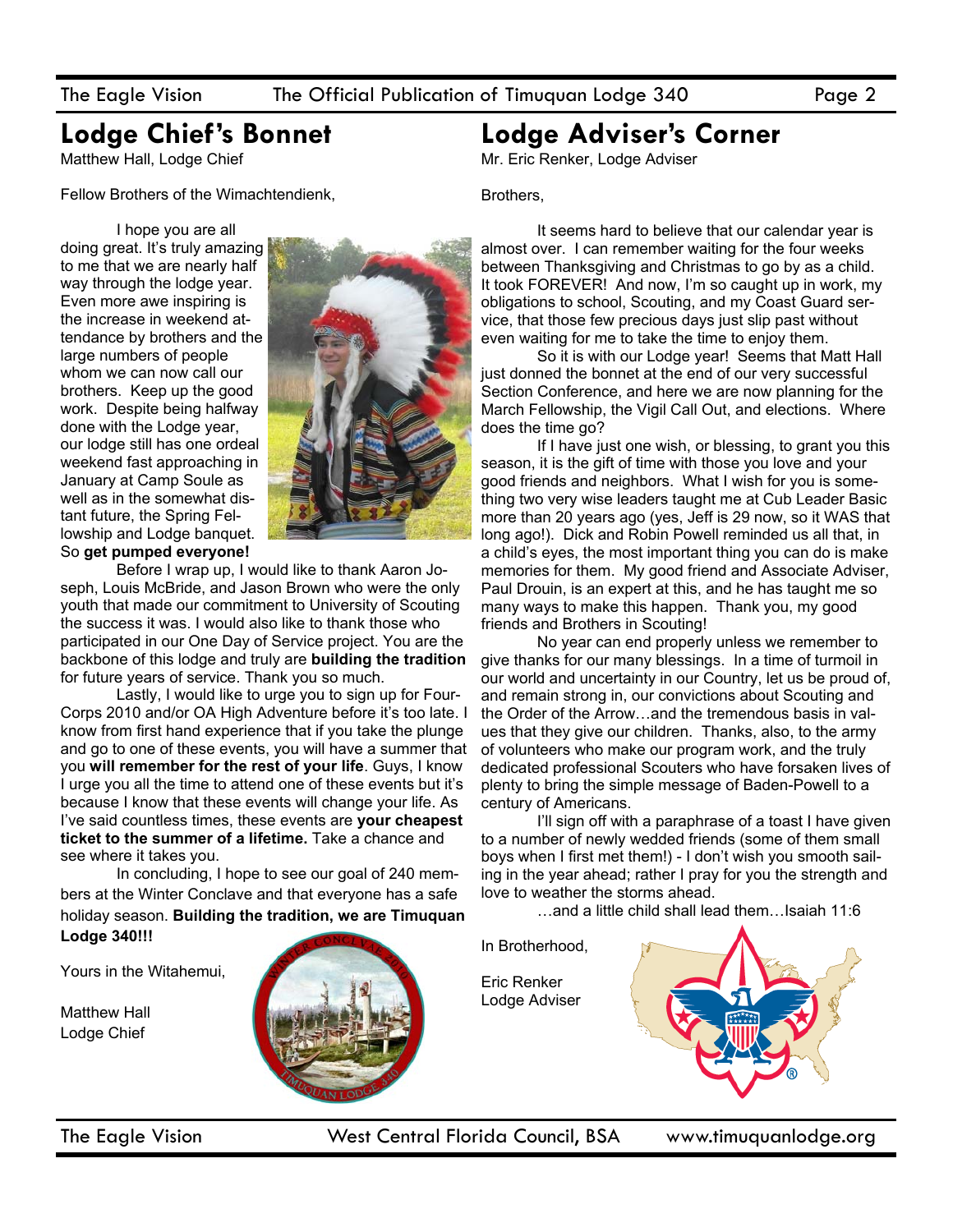|  |  |  | The Eagle Vision |  |
|--|--|--|------------------|--|
|--|--|--|------------------|--|

The Official Publication of Timuquan Lodge 340 Page 3

| 2010 Dues or Year Pass Form |
|-----------------------------|
|-----------------------------|

Dues

| Address                        |                                                                   | Dues for the 2010 Timuquan Lodge year are now due.<br>These dues cover the period of January 1 thru December<br>31, 2010. You are reminded that current registration in the<br>Boy Scouts of America is required to maintain your lodge                                                                                                                                                                                                                                                        |                                           |                                                                             |
|--------------------------------|-------------------------------------------------------------------|------------------------------------------------------------------------------------------------------------------------------------------------------------------------------------------------------------------------------------------------------------------------------------------------------------------------------------------------------------------------------------------------------------------------------------------------------------------------------------------------|-------------------------------------------|-----------------------------------------------------------------------------|
|                                |                                                                   |                                                                                                                                                                                                                                                                                                                                                                                                                                                                                                |                                           | membership. Dues are \$15.00 per year or \$20.00 after<br>January 10, 2010. |
|                                |                                                                   | Phone____                                                                                                                                                                                                                                                                                                                                                                                                                                                                                      |                                           | <b>Year Pass option</b>                                                     |
| E-mail                         |                                                                   |                                                                                                                                                                                                                                                                                                                                                                                                                                                                                                |                                           |                                                                             |
| Date of Birth                  |                                                                   | Returning again this year is the option for lodge members<br>to pay for a year pass. The year pass will automatically<br>register you for all four lodge weekends during 2010, pay<br>for your 2010 lodge dues and pay for your 2010 backpatch.<br>The year pass will provide the patches for the events the<br>year pass covers. Section events and functions held away<br>from the weekends will carry their own fees. Year Pass fee<br>is \$95.00 for 2010 if paid before January 10, 2010. |                                           |                                                                             |
|                                |                                                                   |                                                                                                                                                                                                                                                                                                                                                                                                                                                                                                |                                           |                                                                             |
| Chapter<br>$\Box$ Arpeika      | Has your information changed?<br>If so, please check here so that |                                                                                                                                                                                                                                                                                                                                                                                                                                                                                                |                                           |                                                                             |
| $\Box$ Hiyaraba<br>□ Yayi Yaha | we may update our Lodge re-<br>$\text{cords}.\Box$                | Dues at \$15.00                                                                                                                                                                                                                                                                                                                                                                                                                                                                                |                                           |                                                                             |
| $\Box$ Outina                  | Please make checks payable<br>and mail to:                        | Year Pass at \$95.00                                                                                                                                                                                                                                                                                                                                                                                                                                                                           | Office Use Only<br>$\square$ Processed at |                                                                             |
|                                | Timuquan Lodge 340<br><b>West Central Florida Council</b>         | Pay by January 10, 2010.                                                                                                                                                                                                                                                                                                                                                                                                                                                                       | <b>WCFC</b>                               |                                                                             |
|                                | 11046 Johnson Blvd                                                |                                                                                                                                                                                                                                                                                                                                                                                                                                                                                                | $\Box$ Entered into OA                    |                                                                             |
|                                | Seminole, FL 33772-4715                                           |                                                                                                                                                                                                                                                                                                                                                                                                                                                                                                | Lodgemaster                               |                                                                             |

|                                                  | For Credit Card Use Only |
|--------------------------------------------------|--------------------------|
| Card #                                           | Exp. Date /              |
| please circle one = Discover / MasterCard / Visa |                          |
| Name on card                                     |                          |
| (please print):                                  |                          |
| Signature:                                       |                          |

#### ►►►►►►►►►►►►►►►►►►►►►►►►►►

#### A SCOUT IS THRIFTY



Dues for 2010 are payable now and will be late at the end of the January weekend. Please remember that you must maintain your Boy Scout registration in order to maintain your OA membership.

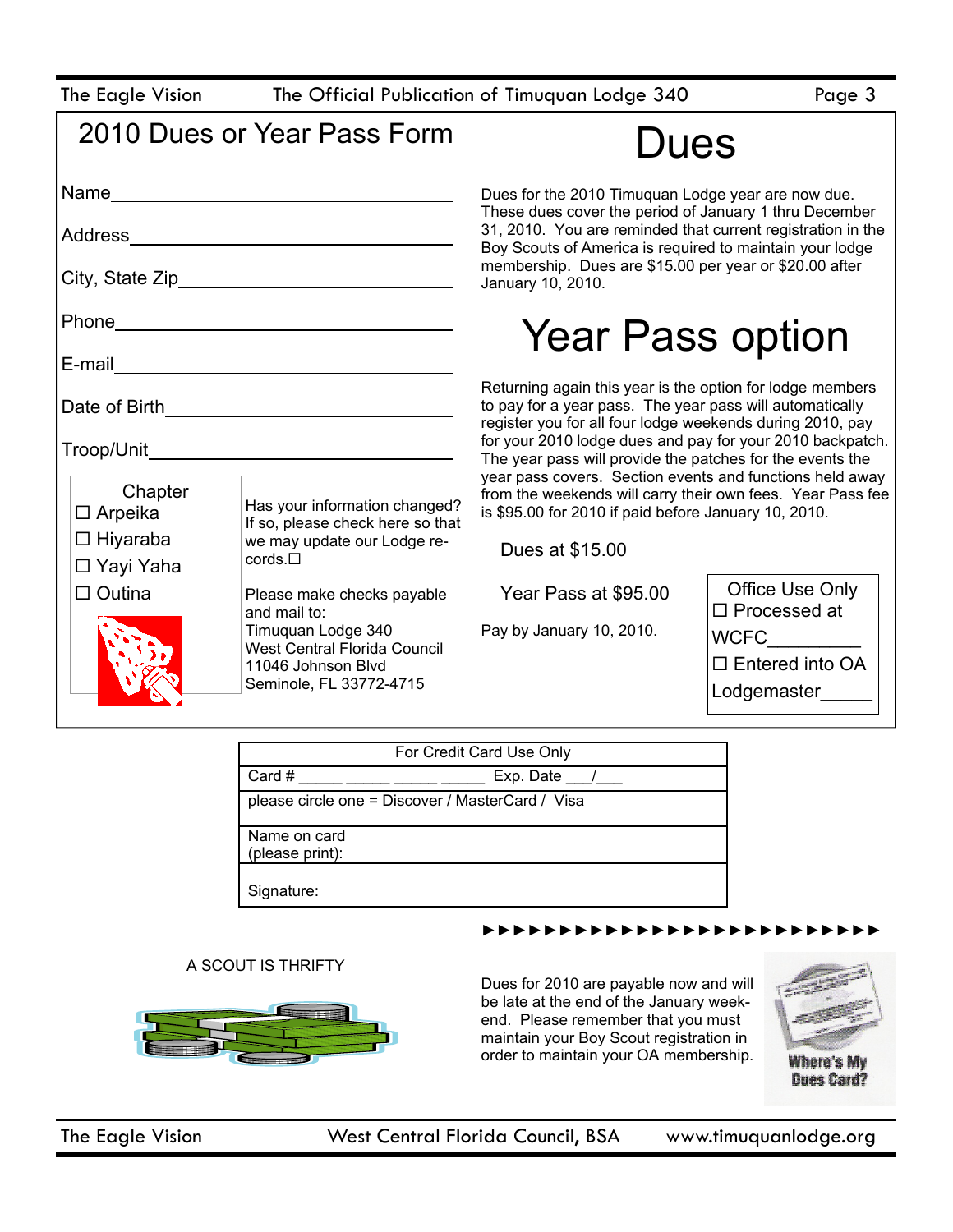|                                                                                                                                                                                                                                           | The Official Publication of Timuquan Lodge 340<br>The Eagle Vision<br>Page 4     |                                          |                                                                          |                                                     |
|-------------------------------------------------------------------------------------------------------------------------------------------------------------------------------------------------------------------------------------------|----------------------------------------------------------------------------------|------------------------------------------|--------------------------------------------------------------------------|-----------------------------------------------------|
|                                                                                                                                                                                                                                           |                                                                                  |                                          | <b>Registration Form</b> Winter Conclave, January 8-10, 2010, Camp Soule |                                                     |
| Return with Payment to: Timuquan Lodge 340, West Central Florida Council, BSA<br>11046 Johnson Blvd., Seminole, FL 33772                                                                                                                  |                                                                                  |                                          |                                                                          |                                                     |
|                                                                                                                                                                                                                                           |                                                                                  |                                          | <b>Make Checks Payable To: BSA or Boy Scouts Of America</b>              |                                                     |
|                                                                                                                                                                                                                                           |                                                                                  |                                          | <b>Winter Conclave Registration</b>                                      |                                                     |
|                                                                                                                                                                                                                                           |                                                                                  |                                          | New Medical Form will be required beginning with this event.             |                                                     |
| Registration Deadline is close of business on Monday, January 4, 2010. If paid after this date,<br>you will have to register at the event with a \$5.00 late fee.                                                                         |                                                                                  |                                          |                                                                          |                                                     |
|                                                                                                                                                                                                                                           |                                                                                  |                                          | Home Phone: <u>_________________________________</u>                     |                                                     |
|                                                                                                                                                                                                                                           |                                                                                  |                                          |                                                                          |                                                     |
|                                                                                                                                                                                                                                           | Unit Type and Number_____________________________Cell Phone: ___________________ |                                          |                                                                          |                                                     |
| E-mail:                                                                                                                                                                                                                                   | Youth _____ or Adult ____                                                        |                                          | Male _____ or Female _____                                               | Chapter<br>$\Box$ Arpeika<br>$\Box$ Hiyaraba        |
| Address:                                                                                                                                                                                                                                  |                                                                                  |                                          |                                                                          | □ Yayi Yaha<br>$\Box$ Outina                        |
| zip code<br>city<br>state<br>Honor<br>$\Box$ Ordeal<br>Member Registration, on-time \$20.00, late \$25.00<br><b>De</b><br>$\Box$ Brotherhood<br>\$5.00 late fee if received after close of business on January 4, 2010<br>$\square$ Vigil |                                                                                  |                                          |                                                                          |                                                     |
| Brotherhood Registration, on-time \$30.00, late \$35.00<br>Additional \$10.00 includes the Brotherhood sash<br>Office Use Only                                                                                                            |                                                                                  |                                          |                                                                          |                                                     |
| Select Only C<br>$\Box$ Processed at<br><b>Brotherhood Registration for Year Pass Holder \$10.00</b><br><b>WCFC</b>                                                                                                                       |                                                                                  |                                          |                                                                          |                                                     |
| Food Service, on-time \$17.00, late \$22.00                                                                                                                                                                                               |                                                                                  | $\Box$ Entered into OA                   |                                                                          |                                                     |
|                                                                                                                                                                                                                                           |                                                                                  | Elangomat, on-time \$17.00, late \$22.00 | The event begins Friday night at 7:00 and ends Sunday at 10:00AM.        | Lodgemaster<br>$\Box$ Medical Form<br>dated on file |
| <b>Multiple Registers</b><br>Include their name, e-mail address (if applicable), and registration type                                                                                                                                    |                                                                                  |                                          |                                                                          |                                                     |
| West Central Florida Council, BSA<br>The Eagle Vision<br>www.timuquanlodge.org                                                                                                                                                            |                                                                                  |                                          |                                                                          |                                                     |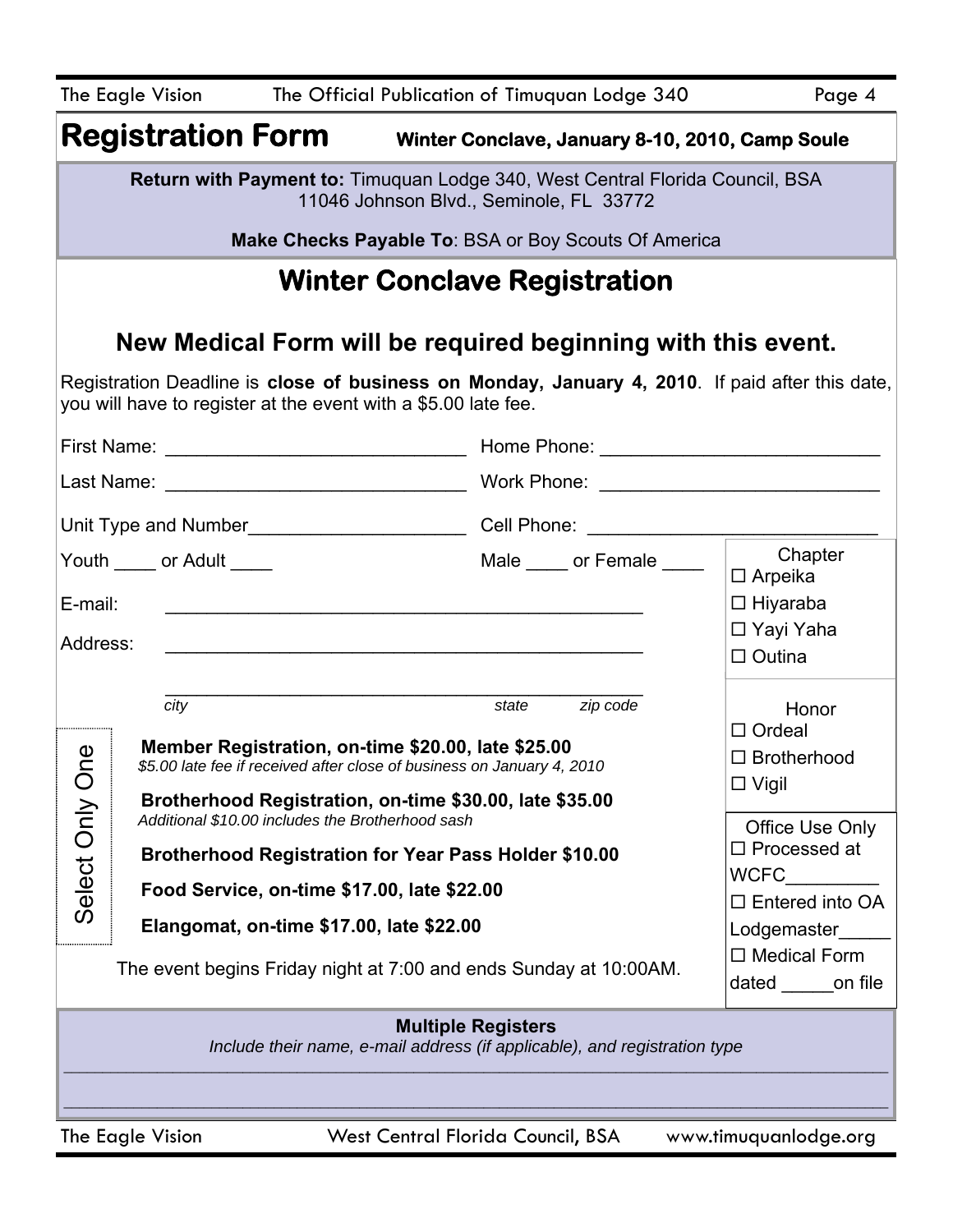The Eagle Vision The Official Publication of Timuquan Lodge 340 Page 5

### **MEDICAL FORMS PART II: THE PROCESS**

 As we discussed in the last *Eagle*, BSA National has directed that we collect and have available the new Medical Form for all members of the Lodge for all of our



Lodge weekends. This will mean some changes in the way we register and screen both candidates and Brothers.

 Effective this coming Lodge weekend (Winter Conclave at Camp Soule), you will be required to provide a copy of your current Annual Health and Medical Record form, filled out and signed by your physician. You can provide this to us in several ways:

- 1. Mail the form to the Council Office, attention OA Medical, or bring it in to leave with staff.
- 2. E-mail the form as an attachment to the using medicalform@timuquanlodge.com.
- 3. Bring the form with you to the Conclave.

If you bring or mail a form to us, ensure that it is a copy and not the original.

 Current medical forms will be required for every Order of the Arrow event for which you register. This includes Conclaves, Fellowships, Section Seminars, and Section Conference. It will be your responsibility to make sure we have a current form on file.

 Catherine Briggs has been appointed our Health Forms Adviser. We appreciate her efforts and expertise, as well as Secretary Adviser Mark Scheiderer and Staff Adviser John Baringer, to make this a functional reality.



### **YEAR PASS POLICY CLARIFIED**

 For the past several years, Timuquan Lodge has offered the opportunity to pay for all four Lodge weekends (three conclaves and one fellowship) plus annual dues and the annual back patch from the patch series. While this is a convenient way to pre-register for all scheduled Lodge weekends, we find that about half of our year pass members do not join us. This translates into purchase of extra supplies which are not used in anticipation of hosting our brothers.

 All year pass members will receive an email in advance of the scheduled weekend asking you to respond if you will not attend. Please reply at your earliest opportunity so we can properly prepare to host the weekend.

 Patches for all year pass members shall be saved for one weekend beyond the close of the Lodge year. Then, they will revert to the Lodge Box for general sale. The Lodge year currently runs June through March, so patches will be available for general sale at the following June weekend. If you want your patch set mailed, please contact the Lodge Secretary to arrange postage and to verify mailing address.

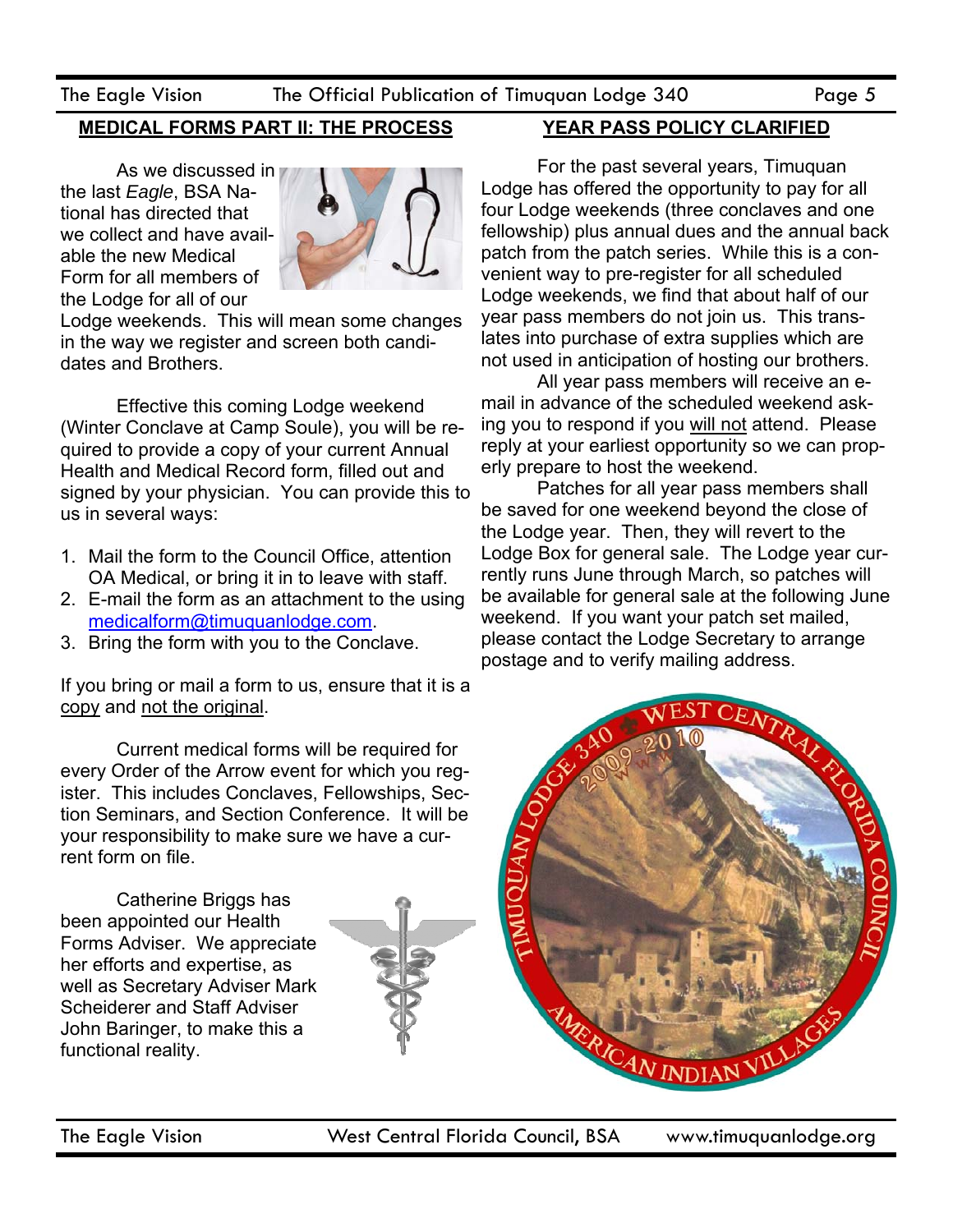#### The Eagle Vision The Official Publication of Timuquan Lodge 340 Page 6

My Fellow Brothers,

Do you wish to have fun? Do you wish to help another Scout? If you answered yes to these questions, then the Lodge has numerous exceptional opportunities that allow you to do both of these things at the same time. I am going to tell you about four. The first opportunity is to join an elections team with your Chapter Chief to help new members begin their process of learning the ideals of the Order of the Arrow. You get to help these Scouts while getting to hang out with a group of extraordinary guys.

The second opportunity the Lodge has for you is the chance to join the Native American Activities Committee which organizes the Drum and Dance teams. By participating in the Native American Activities Committee, you will learn about ancient customs and traditions that have been the basis of the Order of the Arrow since its creation. The drum team is growing quickly, but is always looking for new members.

The third opportunity the Lodge has for you is the privilege to join a ceremonies team. The ceremonies team gives new and old members experiences that will last a lifetime. Few things are more rewarding than placing the Order of the Arrow sash on an Ordeal candidate and welcoming him into our lodge. While the ceremonies team is extremely rewarding, it is also unbelievable fun.

The fourth and greatest opportunity the Lodge has for you is the honor of being an Elangomat. Elangomats are Brothers who go through the Ordeal a second time to guide new members through their journey. If you are prepared to meet the challenges of the Ordeal, the experience of being an Elangomat is extremely rewarding and enjoyable.

The embers of your cheerful service were fanned until they became a fire within you. The Lodge needs your help to spread the flames beyond the Lodge. Here are four ways you can help build the fire.

Yours in WWW,

Jason Brown Inductions Vice Chief

#### ►►►►►►►►►►►►►►►►►►►►►►►►►►

Brothers,

I would like to start off by saying it was great seeing all of you at the last weekend. I hope you had as much fun as I did. I hope you are all looking forward to our next weekend, which will be full of more fun, and cheerful service. Now to all new ordeal members, I would first off like to say to you,

welcome to Timuquan Lodge 340. I would also like to say to you new members, get involved. Now getting involved doesn't mean you need to instantly become chairman of a committee. Getting involved means you just need to do your best and prove that you are worthy of such a high honor that was given to you by your own unit. All that I can hope for is for everyone to give back; to an organization that has made all of us into better young adults, with a good sense of morals, and a feeling of honor. You should all feel proud of what you have accomplished; you have maintained our summer camps through your work, so that another generation of young Scouts can go through the great experience of Scouting just like us. I truly hope to see all of you at the next weekend.

Yours in WWW, Yusuf El-shihibi Administrative Vice Chief

#### ►►►►►►►►►►►►►►►►►►►►►►►►►►

Dear Yayi Yaha Brothers,

We continue to have success building our chapter back to its former strength. Our chapter meeting in October was the best all year. We have great expectations for our next chapter meeting in December. I hope to see many of our new Ordeal members from the Fall Conclave at the meeting to better see how our Order adds to the Scouting program in a whole new way. Several troops in our chapter have scheduled our election teams to visit and conduct elections by the end of the year. However, there are several troops that have not had elections for some time. Please have your Scoutmasters schedule your troop's election today!

Yayi Yaha members should encourage elected Ordeal candidates from your troop to make the January weekend their opportunity to become an Ordeal member at Camp Soule. Several Ordeal members have now reached their ten month membership requirement to qualify for Brotherhood. The Winter Conclave and Ordeal weekend at Camp Soule is a great time for Brotherhood counseling. For our new ordeal members, please attend the Winter Conclave to learn about many of the committees within our Lodge. They are looking for interested new members.

As always, our OA weekends are a whole lot of fun. It is always amazing to me the amount work that gets done that benefits our camps with a little bit of effort and great friendships.

Lee Fritz, Yayi Yaha Chapter Chief

The Eagle Vision West Central Florida Council, BSA www.timuquanlodge.org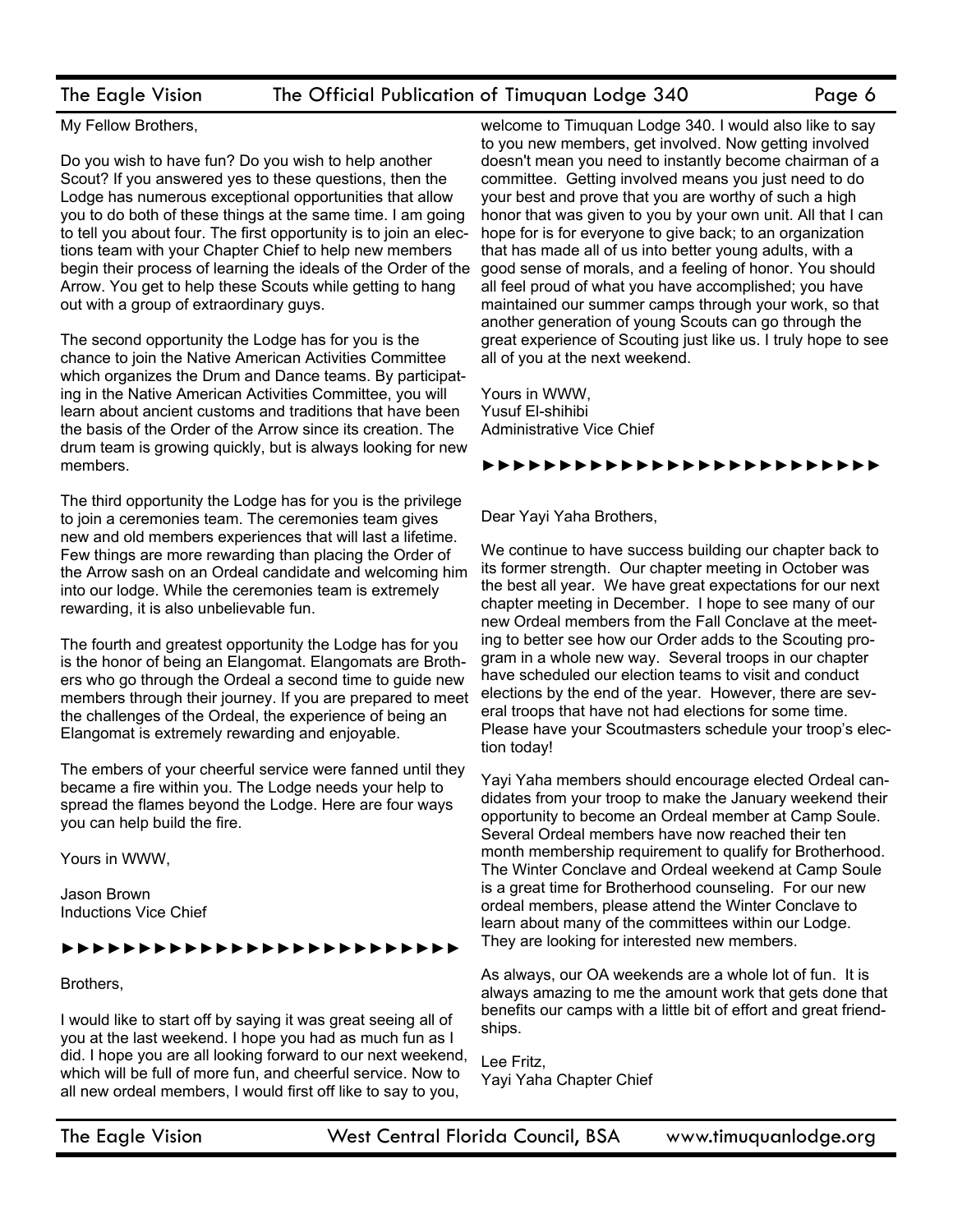| The Eagle Vision                                                                                                                                                                                                                                                                                                                                                                                                                                     | The Official Publication of Timuquan Lodge 340<br>Page 7                                                                                                                                                                                                                                                                                                                                                                        |
|------------------------------------------------------------------------------------------------------------------------------------------------------------------------------------------------------------------------------------------------------------------------------------------------------------------------------------------------------------------------------------------------------------------------------------------------------|---------------------------------------------------------------------------------------------------------------------------------------------------------------------------------------------------------------------------------------------------------------------------------------------------------------------------------------------------------------------------------------------------------------------------------|
| Outina Chapter Brothers:                                                                                                                                                                                                                                                                                                                                                                                                                             | Hello Fellow Brothers,                                                                                                                                                                                                                                                                                                                                                                                                          |
| Hola! It's Fiesta Time coming up at the Winter Conclave<br>January 8-10 at Camp Soule. Everyone come out and at-<br>tend and support our Chapter. This is camping close to<br>home so come and bring a member that hasn't been in a<br>long time. Wear something that goes with our theme<br>"Fiesta Time".                                                                                                                                          | There is no new business to mention. However, there is a<br>conclave approaching, so if anybody would either like to<br>volunteer to be an Elangomat, or would like to seal their<br>membership by earning Brotherhood, please contact me.<br>Thank You.                                                                                                                                                                        |
| DUES are DUE soon so why not pay your dues when you<br>sign up for the Winter Conclave? You can even do the<br>year pass. OA Troop representatives and all arrowmen<br>talk about the dues at your troop meetings and get every-<br>one to pay their dues or renew their membership.                                                                                                                                                                 | Eric Frankovitch<br><b>Brotherhood and Retention Chairman</b>                                                                                                                                                                                                                                                                                                                                                                   |
| The holidays are coming up fast so remember to do your                                                                                                                                                                                                                                                                                                                                                                                               | ,,,,,,,,,,,,,,,                                                                                                                                                                                                                                                                                                                                                                                                                 |
| part in your community and spend time with your families.                                                                                                                                                                                                                                                                                                                                                                                            | My fellow Brothers,                                                                                                                                                                                                                                                                                                                                                                                                             |
| There are many people who need your help and many<br>places where you can give cheerful service to people that<br>need it. One way to help is to come to the YMCA Neighbor<br>to Neighbor Toy Box Drive. Help families pick out gifts for<br>their children on Wednesday, December 23, 2009 at 5pm<br>to 9pm at Childs Park YMCA - $691 - 43^{rd}$ Street South in<br>St. Petersburg. Help families pick out their children's toys<br>for Christmas. | I hope everyone is getting as excited for the Janu-<br>ary weekend as I am. With this weekend being at Camp<br>Soule, which is right in our backyards, I think we can have<br>a great turn out. We have plenty of projects and can, as<br>always, use as much help as we can get. Our projects for<br>the weekend include; finishing the east fence line, cleaning<br>the dining hall windows and tables, removing two old adi- |
| Happy Holidays, stay safe, and see you at the Chapter<br>meetings and Lodge events.                                                                                                                                                                                                                                                                                                                                                                  | rondack roofs, cleaning up and removing weeds from the<br>council ring and waterfront, tree trimming, weed removal<br>from the front gate, and working on the waterfront fence.<br>The following is a list of tools that we will need that I am                                                                                                                                                                                 |
| <b>Taylor Briggs</b><br>Outina Chapter Chief                                                                                                                                                                                                                                                                                                                                                                                                         | hoping can be supplied by some of the attending brothers:                                                                                                                                                                                                                                                                                                                                                                       |
| ,,,,,,,,,,,,                                                                                                                                                                                                                                                                                                                                                                                                                                         | 1/2" drills with 3/4" x 14" drill bits<br>weed wacker w/fuel                                                                                                                                                                                                                                                                                                                                                                    |
| My Brothers,                                                                                                                                                                                                                                                                                                                                                                                                                                         | hog ring pliers<br>12" chipper<br>crowbars                                                                                                                                                                                                                                                                                                                                                                                      |
| I am looking forward to our January weekend! The<br>theme will be a fiesta and we will be playing Latino music,<br>dancing the limbo, and enjoying other exciting activities. If<br>you would like, you can even bring your sombrero! I hope<br>you will all come out and join us for the weekend.                                                                                                                                                   | loppers<br>hammers<br>pole saws<br>garbage bags<br>post hole diggers<br>leather work gloves<br>chainsaws w/fuel & bar oil                                                                                                                                                                                                                                                                                                       |
| The theme for the Spring Conclave will be a carnival<br>and each chapter will be responsible for a carnival game<br>and prizes. Chapters, discuss possible ideas for your chap-<br>ter's game and please let me know by the Winter Conclave<br>what your carnival game will be so that we don't have dupli-<br>cates. I will also have a game and the drum team will have<br>a booth as well. See you there!                                         | EVERYONE should bring work gloves! We will<br>also need at least three drivers who can pull a trailer and<br>have a 2" ball. If those who can do this could please con-<br>tact me and let me know that they are coming I would really<br>appreciate it. If you have any questions or need to get a<br>hold of me, please contact me through my email.                                                                          |
| Thanks,                                                                                                                                                                                                                                                                                                                                                                                                                                              |                                                                                                                                                                                                                                                                                                                                                                                                                                 |
| Jakob Fritz<br><b>Activities Chairman</b>                                                                                                                                                                                                                                                                                                                                                                                                            | Yours in W.W.W.<br>Adam Cormier<br>Camp Service Chairman                                                                                                                                                                                                                                                                                                                                                                        |
|                                                                                                                                                                                                                                                                                                                                                                                                                                                      |                                                                                                                                                                                                                                                                                                                                                                                                                                 |